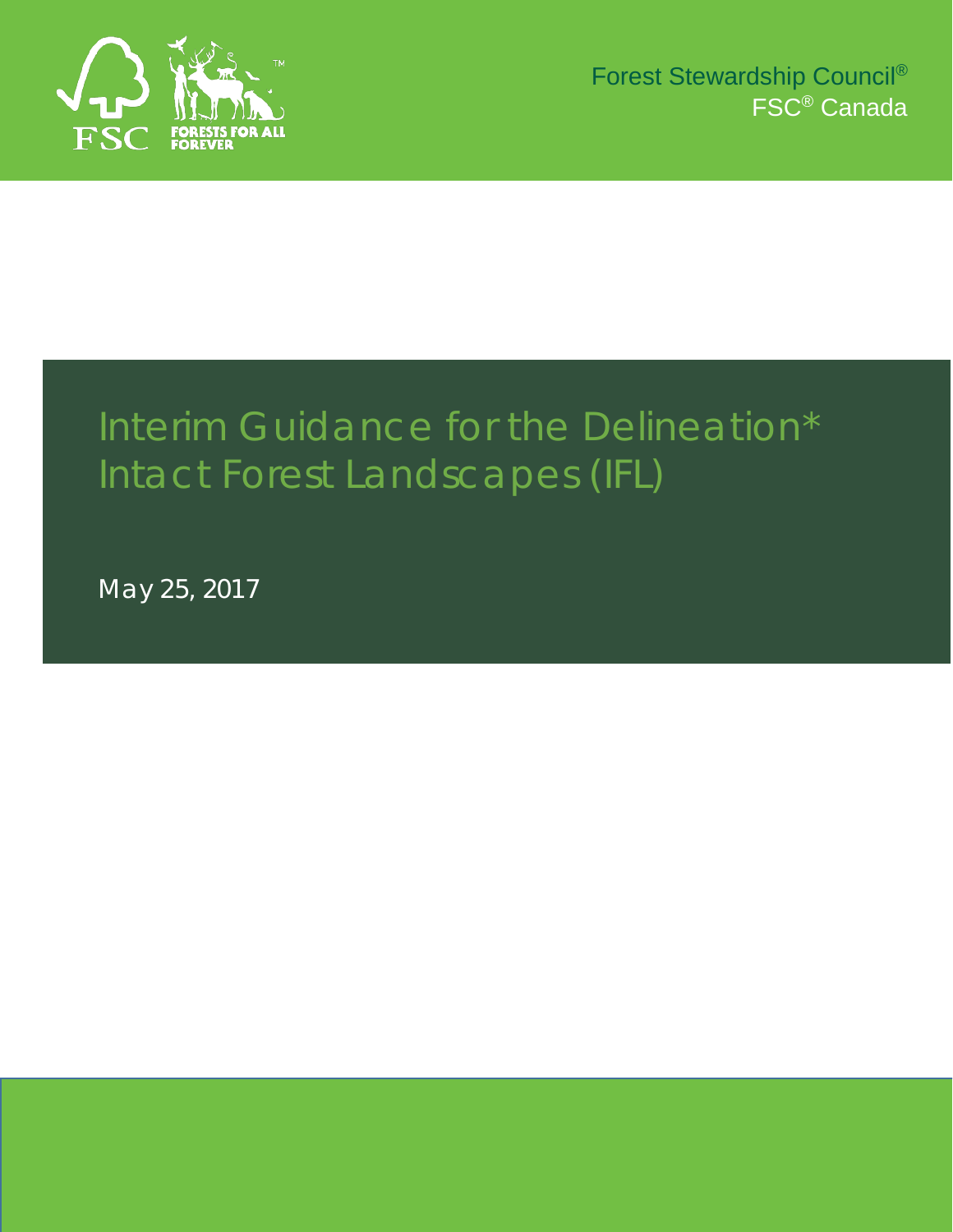#### **Document status**

This Interim Guidance for delineating Intact Forest Landscapes (IFLs) aims to support company implementation of FSC's Advice Note of the implementation of Motion 65(Appendix A). The Interim Guidance is provided prior to the approval of Canada's National Forest Stewardship Standard (NFSS) expected to be released in early 2018. Following the release of the NFSS, additional Phase II work in developing an integrated approach for intact forests and Indigenous Cultural landscapes will continue into 2018.

The Interim Guidance is based on 2 years of discussions and testing with companies in addition to input from technical experts. The FSC Canada Standard Development Group, the crosschamber group responsible for recommending approval to the FSC Canada Board of Directors has reviewed and supports the Interim Guidance.

It is anticipated that refined versions of the guidance will be developed in the coming year. Revisions to the direction may address topics such as buffer widths and amount of non-forests eligible for inclusion, based on further investigation of scientifically-appropriate measures. The Guidance is compatible with FSC International direction for the identification of IFLs.

*\*'Delineation' as it is used in this document refers to the precise demarcation an IFL - in other words defining it with lines on a map. Several considerations need to be addressed in order for an IFL to be identified on a map; constraints regarding size, shape, proximity to anthropogenic disturbances etc. are dealt with in this document in order to provide clear instructions so that IFLs can be spatially demarked.*

### **Context**

In recent years, Intact Forest Landscapes (IFLs) have been the subject of considerable discussion in Canada and other countries that have large forested areas certified to FSC standards. FSC is developing measures to manage IFLs consistent with their designation as High Conservation Values and Policy Motion 65 (Appendix B) that was passed at the 2014 General Assembly. Incorporating IFLs into FSC's Canadian National Standard is challenging as it requires finding a balance between the ecological focus of the Policy Motion, the rights and interests of Indigenous People, the economic viability of the forest industry, and the concerns of interested and affected communities and stakeholders.

Because implementing Policy Motion 65 is taking longer than was originally prescribed, FSC's Policy and Standards Unit released an Advice Note in January 2017 that identified temporary protection measures to be in place until NFSS are developed in countries that have IFLs. The guidance on IFL delineation provided in this document is to be used in Canada to identify IFLs so that certificate holders can effectively implement the requirements of the Advice Note.

The approach for developing this interim guidance fits with FSC Canada's strategy of releasing requirements for an integrated approach for intact forests and Indigenous Cultural landscapes in 2 phases:

• Phase I: To be released in late 2017 is FSC Canada's Forest Management Standard that will include direction on implementing the temporary protection measures required by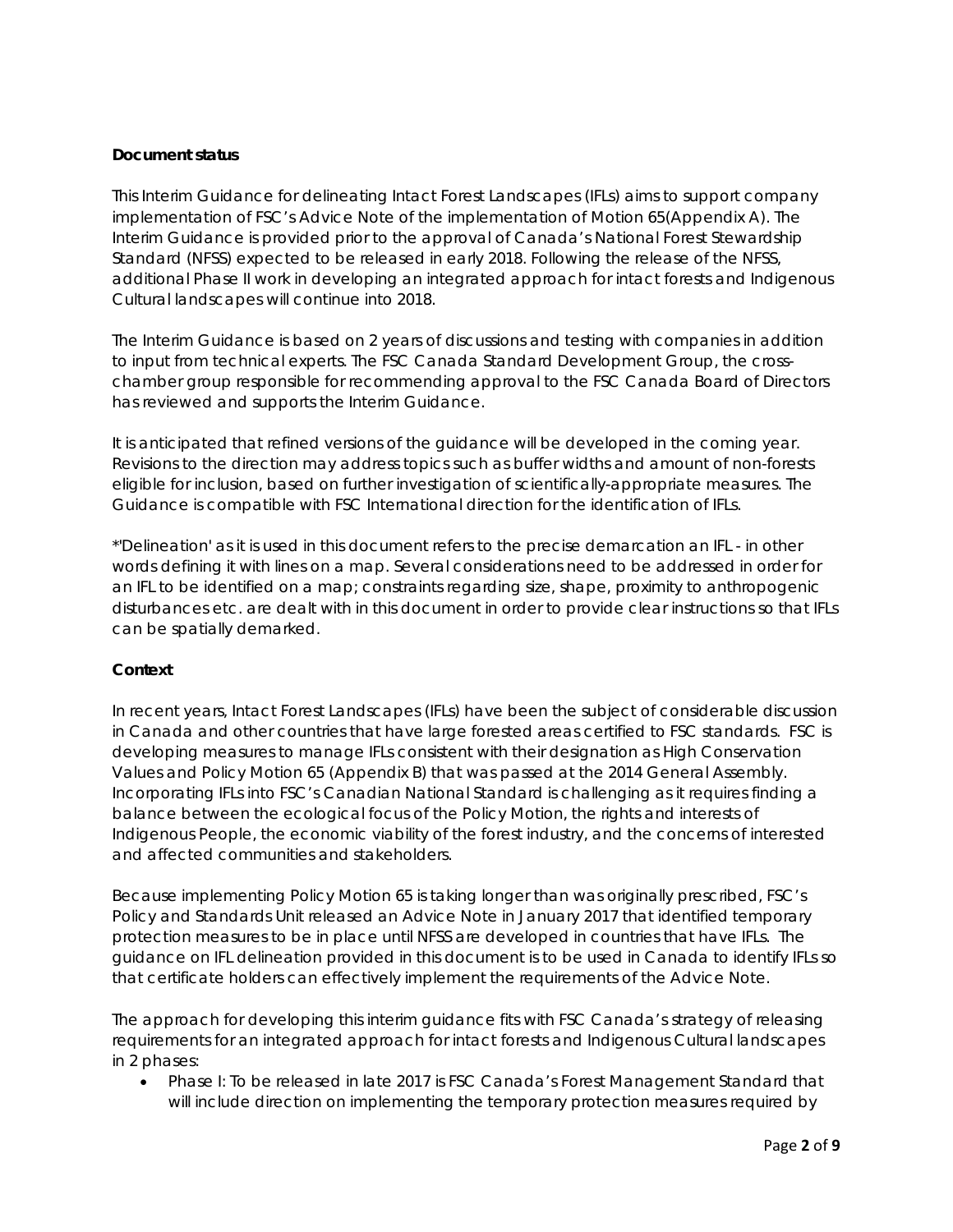the Advice Note, and will also include the IFL delineation guidance. This direction will be in place until further notice.

• Phase II: After the completion of Phase I, FSC Canada will continue to work with experts and stakeholders to develop comprehensive direction regarding IFLs that will be incorporated into the FSC Canada Forest Management Standard. The temporary protection measures will be replaced by comprehensive normative direction.



#### **Guidance**

To address the requirements of the Advice Note, FSC Canada advises Certificate Holders to use IFLs delineated by Global Forest Watch Canada or to implement the measures identified in Table 1.

Information on IFLs delineated by GFWC is available at<http://www.globalforestwatch.ca/>

FSC's Advice Note also allows the use of IFLs as delineated by Global Forest Watch International (GFWI) to address its requirements. Information on IFLs delineated by GFW is available at [http://www.globalforestwatch.org](http://www.globalforestwatch.org/)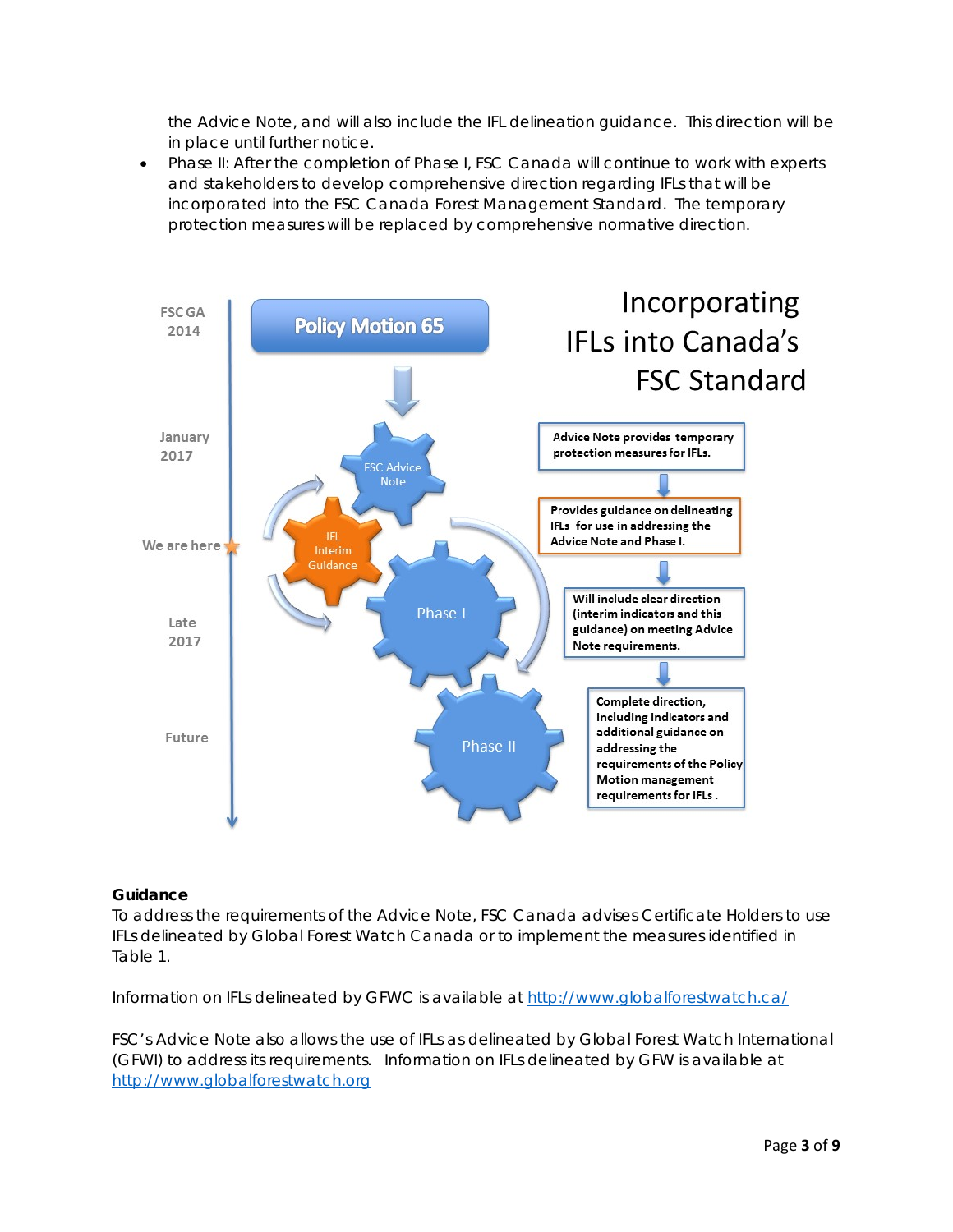|  |  |  |  | Table 1. Interim Guidance for Delineating IFLs. |  |
|--|--|--|--|-------------------------------------------------|--|
|--|--|--|--|-------------------------------------------------|--|

| <b>Descriptor</b>                                  | <b>Direction</b>                                                                                                                                                                                                                     | <b>Application Notes</b>                                                                                                                                                                                                                                                                                                                                                                                                                                                                                                                                                |
|----------------------------------------------------|--------------------------------------------------------------------------------------------------------------------------------------------------------------------------------------------------------------------------------------|-------------------------------------------------------------------------------------------------------------------------------------------------------------------------------------------------------------------------------------------------------------------------------------------------------------------------------------------------------------------------------------------------------------------------------------------------------------------------------------------------------------------------------------------------------------------------|
| Base Size and<br>Contiguous<br>Patches             | The minimum size for IFLs is<br>50,000 ha.                                                                                                                                                                                           | All IFLs greater than 50,000 ha must be<br>identified<br>This includes IFLs wholly in the<br>$\circ$<br>Management Unit (MU) and IFLs<br>that cross MU boundaries.<br>For IFLs partially within the MU,<br>$\circ$<br>the entire extent of the IFL (i.e.<br>including portions outside of the<br>MU) must be identified.                                                                                                                                                                                                                                                |
| Minimum Width                                      | The minimum width of an IFL<br>is 10 km as measured by<br>one 10 km diameter circle<br>that is entirely within its<br>boundaries.                                                                                                    | The circle needs to fit in only one location<br>within the prospective IFL. This will eliminate<br>IFLs that are all narrow corridors and have<br>no main body.                                                                                                                                                                                                                                                                                                                                                                                                         |
| <b>Bottlenecks</b>                                 | Corridors or appendages to<br>the IFL must be at least 2 km<br>wide.                                                                                                                                                                 | Bottlenecks are constrictions of an intact<br>area to a width of less than 2 km. The IFL<br>should not include any portions that are less<br>than this width.                                                                                                                                                                                                                                                                                                                                                                                                           |
| <b>Buffers around</b><br>anthropogenic<br>features | Notable anthropogenic<br>features (including most<br>roads) are to be buffered<br>by 1 km<br>Cut-blocks are to be<br>buffered by 500 m.                                                                                              | Notable anthropogenic features include:<br>roads $\geq$ 5 m<br>highways<br>$\bullet$<br>wide<br>railways<br>pipelines<br>utility corridors<br>$\bullet$<br>$\bullet$<br>settlements<br>buildings<br>$\bullet$<br>Where there are roads $\geq$ 5 m wide within<br>cutblocks, the extent of the buffer into to<br>forest should be the farthest extent of either<br>the road buffer or the cut-block buffer<br>Buffers should not be applied around:<br>snowmobile or<br>canoe routes<br>ATV trails<br>or portages<br>roads $<$ 5 m<br>hiking trails<br>$\bullet$<br>wide |
| Non-forest<br>terrestrial<br>communities           | IFLs may contain up to 50%<br>non-forest terrestrial and<br>wetland areas as part of a<br>broader ecosystem,<br>including:<br>wetlands - bogs,<br>fens, marshes;<br>grasslands,<br>$\bullet$<br>meadows, scrub;<br>and<br>bare rock. | Areas of non-forest vegetated communities<br>are typically included in definitions of intact<br>forest because they play a strong role in<br>the function and character of the<br>landscape. The amount of non-forest that<br>may be included in IFLs is limited to 50% of<br>the IFL area.                                                                                                                                                                                                                                                                             |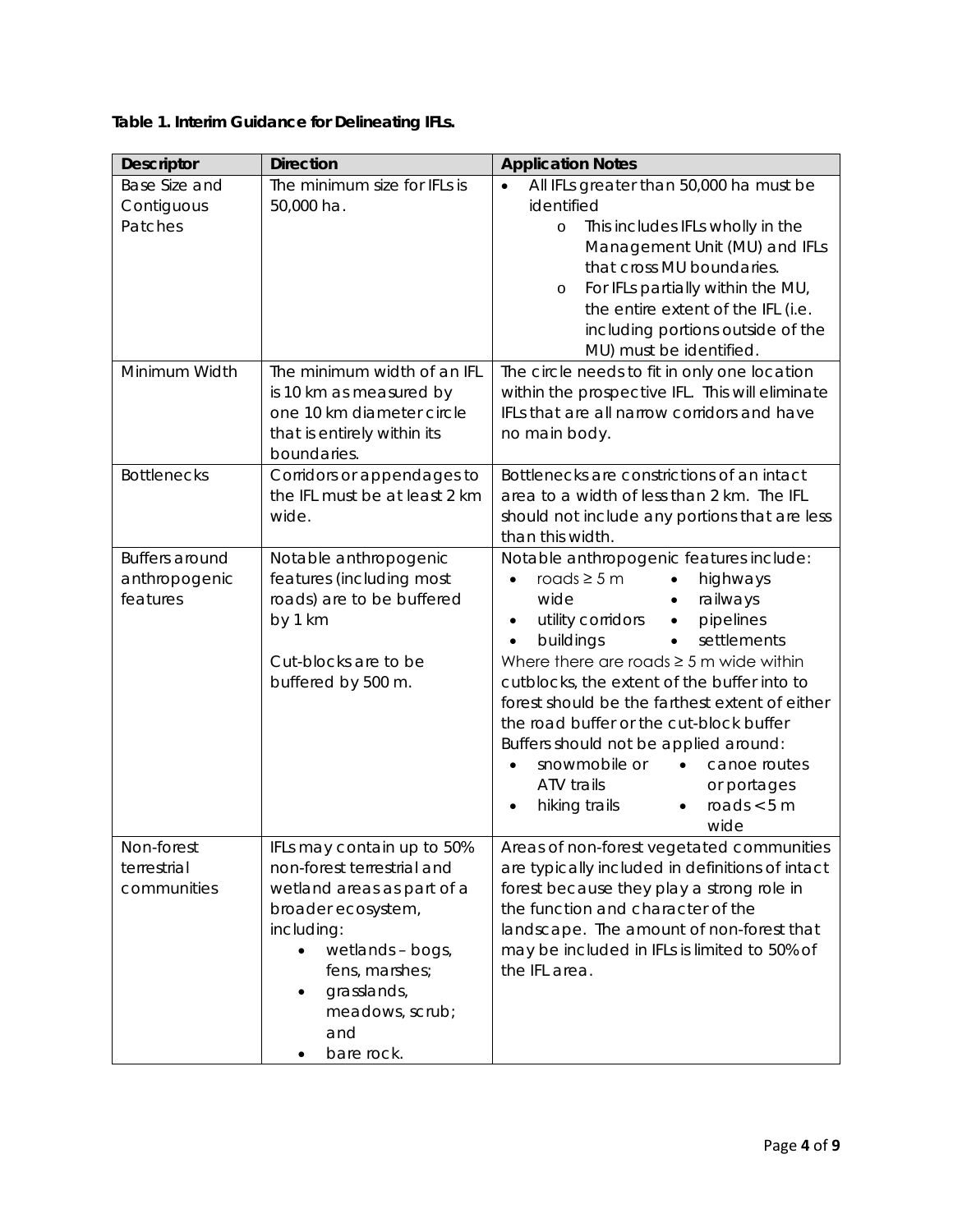| Open Water                     | Open water is to be<br>included in the IFL up to 500<br>m off shore.                                      | Expanses of open water should be included<br>as part of an IFL providing that they do not<br>extend more than 500 m off shore. These<br>areas comprise both inclusions within a<br>vegetated area and extensions beyond a<br>vegetated area such as may occur at the<br>shore of a large lake.                                                                               |
|--------------------------------|-----------------------------------------------------------------------------------------------------------|------------------------------------------------------------------------------------------------------------------------------------------------------------------------------------------------------------------------------------------------------------------------------------------------------------------------------------------------------------------------------|
| Natural<br><b>Disturbances</b> | Natural disturbance (fire,<br>blow down, insect<br>infestation) are not to be<br>excluded from IFLs.      | Areas that have experienced natural<br>disturbance are to be included in IFLs<br>provided that they are part of a land base<br>that meets all the other requirements (i.e.<br>buffers, minimum width, bottlenecks).                                                                                                                                                          |
| <b>Protected Areas</b>         | Protected areas and FSC<br><b>Candidate Protected Areas</b><br>areas are not to be<br>excluded from IFLs. | All considerations included in this<br>document regarding the identification of<br>IFLs should be applied to existing legally<br>protected areas and candidate protected<br>areas. Where these areas abut other<br>portions of the MU, the total area to be<br>considered for possible designation as IFLs<br>includes the protected areas and<br>candidate protected areas. |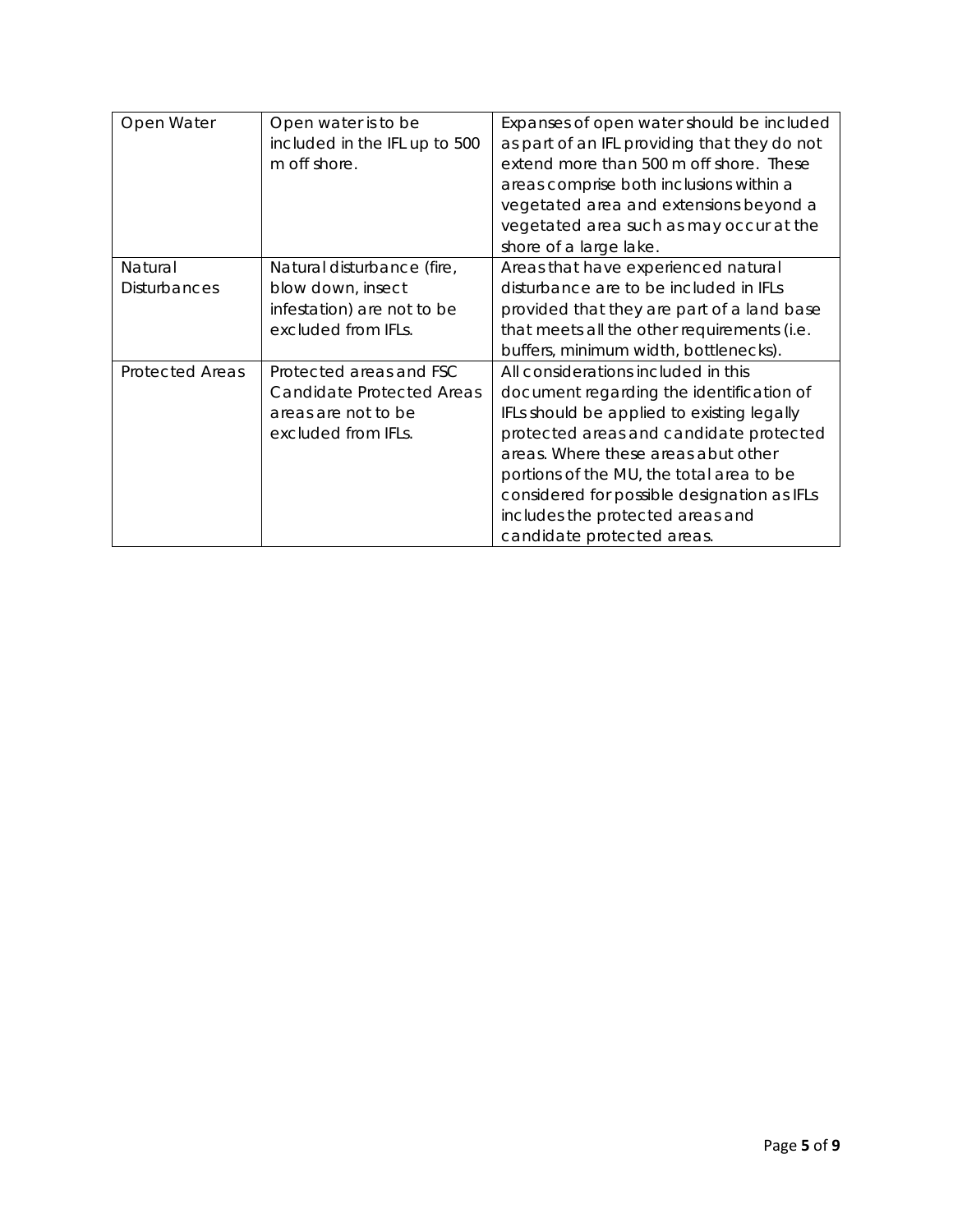# **Appendix A. Motion 65 Advice Note**

| ADVICE-20-007-<br>018 V1-0 | Advice Note for the interpretation of the default clause of Motion 65                                                                                                                                                                                                                                                                                                                                                                                                                                                                                                                                                                                                                                                                                                                                                                                                                                               |
|----------------------------|---------------------------------------------------------------------------------------------------------------------------------------------------------------------------------------------------------------------------------------------------------------------------------------------------------------------------------------------------------------------------------------------------------------------------------------------------------------------------------------------------------------------------------------------------------------------------------------------------------------------------------------------------------------------------------------------------------------------------------------------------------------------------------------------------------------------------------------------------------------------------------------------------------------------|
| Normative<br>reference     | FSC-STD-20-007 V3-0 Forest Management Evaluations, Clause 8.4<br>FSC-STD-01-001 V5-2 FSC Principles and Criteria for Forest Stewardship:<br>Principle 9<br>FSC-STD-60-004 V1-1 Draft 1-0 International Generic Indicators<br>FSC-STD-60-002 V1-0 Structure and Content of National Forest Stewardship<br>Standards<br>FSC-STD-60-006 V1-2 Process Requirements for the Development and<br>Maintenance<br>of National Forest Stewardship Standards<br>FSC-PRO-60-006 V2-0 EN Development and Transfer of NFSS TO FSC P&C V5<br>Motion 65, General Assembly 2014<br>Motion 83, General Assembly 2014<br>BM 72.31 Board Decision on IFL cut-off date                                                                                                                                                                                                                                                                   |
| <b>Effective date</b>      | 01 January 2017                                                                                                                                                                                                                                                                                                                                                                                                                                                                                                                                                                                                                                                                                                                                                                                                                                                                                                     |
| <b>Expiry date</b>         | This Advice Note will expire in each country once the National Forest<br>Stewardship Standard or Interim National Standard becomes effective.                                                                                                                                                                                                                                                                                                                                                                                                                                                                                                                                                                                                                                                                                                                                                                       |
| Scope                      | This Advice Note applies to all certificate holders and certification bodies<br>operating in countries where Intact Forest Landscapes exist according to<br>Global Forest Watch maps: Angola, Argentina, Australia, Belize, Bhutan,<br>Bolivia, Brazil, Brunei, Cambodia, Cameroon, Canada, Central African<br>Republic, Chile, China, Colombia, Congo DRC, Costa Rica, Cote d'Ivoire,<br>Dominican Rep, Ecuador, Equatorial Guinea, Ethiopia, Finland, French<br>Guiana, Gabon, Georgia, Guatemala, Guyana, Honduras, India, Indonesia,<br>Japan, Kazakhstan, Laos, Liberia, Madagascar, Malaysia, Mexico, Mongolia,<br>Myanmar, New Zealand, Nicaragua, Nigeria, Norway, Panama, Papua N<br>Guinea, Paraguay, Peru, Philippines, Repl. Congo, Russia, Solomon Islands,<br>Suriname, Sweden, Tanzania, Thailand, Uganda, United States, Venezuela<br>and Vietnam.                                                  |
| Terms &<br>definitions     | Intact Forest Landscape (IFL): A territory within today's global extent of forest<br>cover which contains forest and non-forest ecosystems minimally influenced<br>by human economic activity, with an area of at least 500 km2 (50,000 ha)<br>and a minimal width of 10 km (measured as the diameter of a circle that is<br>entirely inscribed within the boundaries of the territory) (Source: Intact Forests<br>/ Global Forest Watch. Glossary definition as provided on Intact Forest<br>website. 2006-2014).<br>Data source: Greenpeace, University of Maryland, World Resources Institute<br>and Transparent World. "Intact Forest Landscapes. 2000/2013" Accessed<br>through Global Forest Watch. www.globalforestwatch.org or a more recent<br>IFL inventory using the same methodology, such as Global Forest Watch<br>Canada.<br>Indigenous Cultural Landscape (ICL): Indigenous Cultural Landscapes are |
|                            | living landscapes to which Indigenous Peoples attribute social, cultural,<br>environmental and economic value because of their enduring relationship<br>with the land, water, fauna, flora, and spirits and their present and future<br>importance to cultural identity. An ICL is characterized by features that have                                                                                                                                                                                                                                                                                                                                                                                                                                                                                                                                                                                              |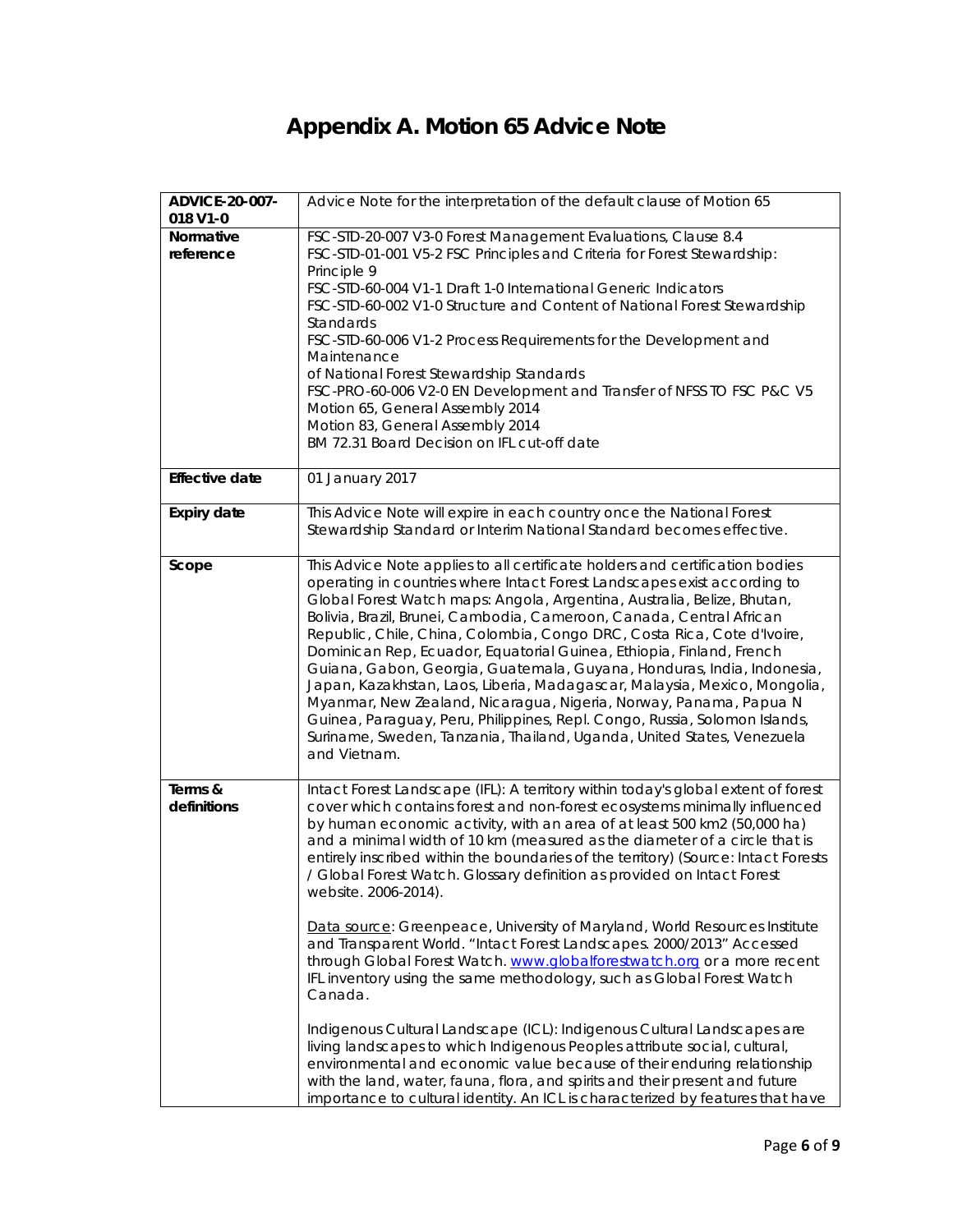|            | been maintained through long term interactions based on land-care<br>knowledge and adaptive livelihood practices. They are landscapes over<br>which Indigenous Peoples exercise responsibility for stewardship (Drafted by<br>PIPC for Canada, 2016).<br>NOTE: FPIC can be manifested in different ways in national standards. ICL is a<br>voluntary term. SDGs may choose not to use it.                                                                                                                                                  |
|------------|--------------------------------------------------------------------------------------------------------------------------------------------------------------------------------------------------------------------------------------------------------------------------------------------------------------------------------------------------------------------------------------------------------------------------------------------------------------------------------------------------------------------------------------------|
| Background | The FSC Board of Directors (BM 72.31, July 2016) has concluded that the<br>Motion 65 default clause cannot be implemented as written in the motion,<br>due to the significant undesired side effects in some of the most important<br>countries for FSC. Therefore, the Board has mandated the Secretariat to<br>revise the default clause as laid out in the 'proposal for the Motion 65 Default<br>Clause' together with the involved Network Partners and the participants in<br>the IFL Solutions Forum held in Bonn on July 6-8 2016. |
| Intent     | The purpose of this Advice Note is to Advice certificate holders and<br>certification bodies to minimize further destruction of IFLs before the full set of<br>NFSS or INS indicators for Motion 65 become effective.                                                                                                                                                                                                                                                                                                                      |
| Advice     | Advice to Certificate Holders and Certification Bodies in IFL countries                                                                                                                                                                                                                                                                                                                                                                                                                                                                    |
|            | 1. Forest Management operations, including harvesting and road building<br>may proceed in IFLs, if they:                                                                                                                                                                                                                                                                                                                                                                                                                                   |
|            | 1.1. Do not impact more than 20% of Intact Forest Landscapes within the<br>Management Unit (MU), and                                                                                                                                                                                                                                                                                                                                                                                                                                       |
|            | 1.2. Do not reduce any IFLs below the 50,000 ha threshold in the landscape.                                                                                                                                                                                                                                                                                                                                                                                                                                                                |
|            | NOTE: PSU is developing further instructions on road building in IFLs.                                                                                                                                                                                                                                                                                                                                                                                                                                                                     |
|            | 1.3. Global Forest Watch IFL maps www.globalforestwatch.org, or a more<br>recent IFL inventory using the same methodology, such as Global Forest<br>Watch Canada, shall be used in all regions as a baseline.                                                                                                                                                                                                                                                                                                                              |
|            | 1.4. Non-conformity with the above clauses 1.1. - 1.3. shall result in Corrective<br><b>Action Requests.</b>                                                                                                                                                                                                                                                                                                                                                                                                                               |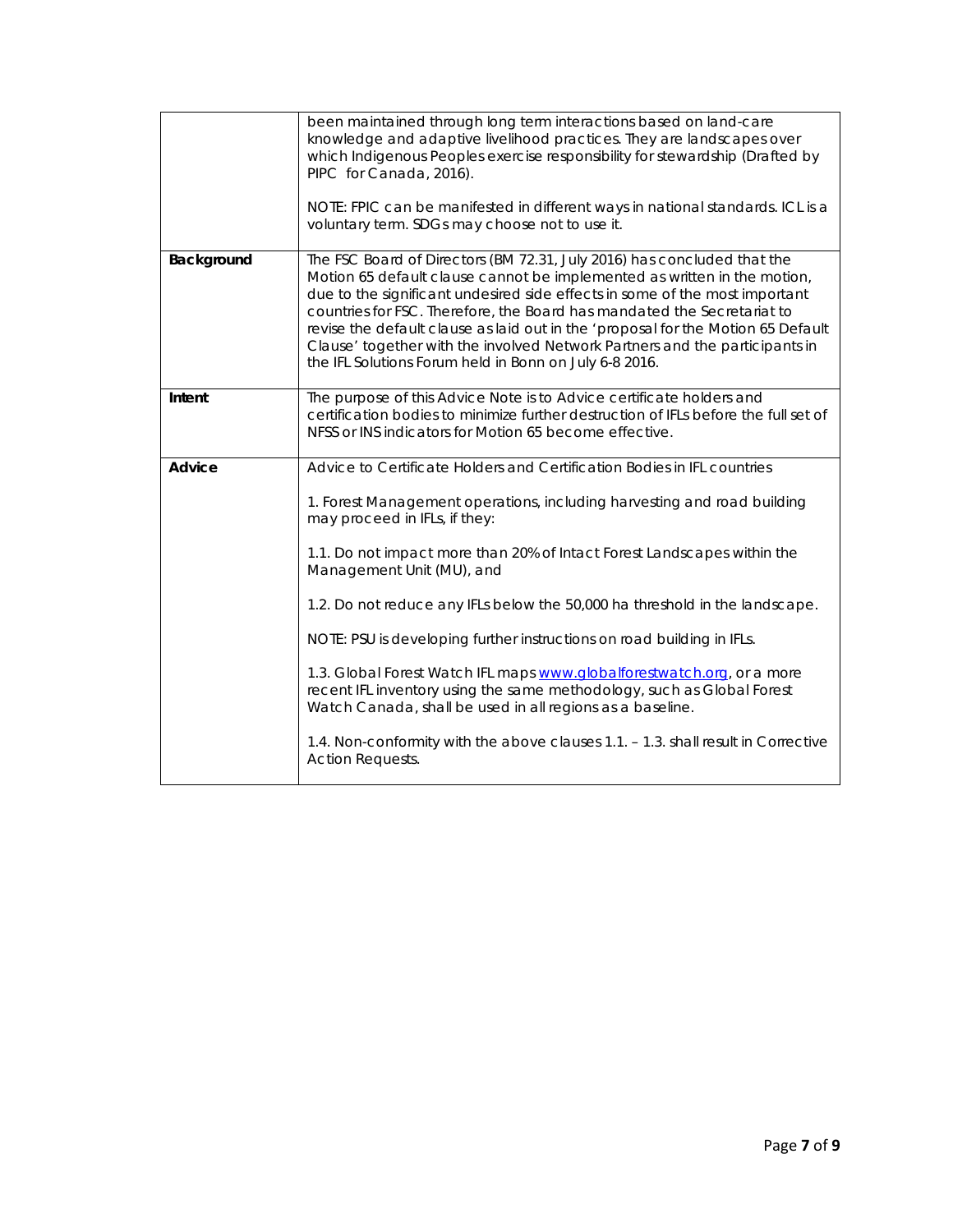# **Appendix B: Motion 65**

| AMENDED: 11 September 2014                                                             |                          |                 |                                         |  |
|----------------------------------------------------------------------------------------|--------------------------|-----------------|-----------------------------------------|--|
| Title: High Conservation Value 2 (HCV2) - Intact forest<br>landscapes (IFL) protection |                          |                 | <b>Policy Motion Number: 65</b>         |  |
| Original language of the motion: English                                               |                          |                 |                                         |  |
| <b>PROPOSED BY:</b>                                                                    |                          |                 |                                         |  |
| Name:                                                                                  | <b>Judy Rodrigues</b>    |                 |                                         |  |
| Organization:                                                                          | Greenpeace International |                 |                                         |  |
| Chamber:                                                                               | Environmental North      |                 |                                         |  |
| <b>SECONDED BY:</b>                                                                    |                          | 2. SECONDED BY: |                                         |  |
| Name:                                                                                  | Roberto Waack            | Name:           | Jens Holm Kanstrup                      |  |
| Organization:                                                                          | AMATA S/A                | Organization:   | Verdens Skove / Forests<br>of the World |  |
| Chamber:                                                                               | Economic South           | Chamber:        | Environmental North                     |  |